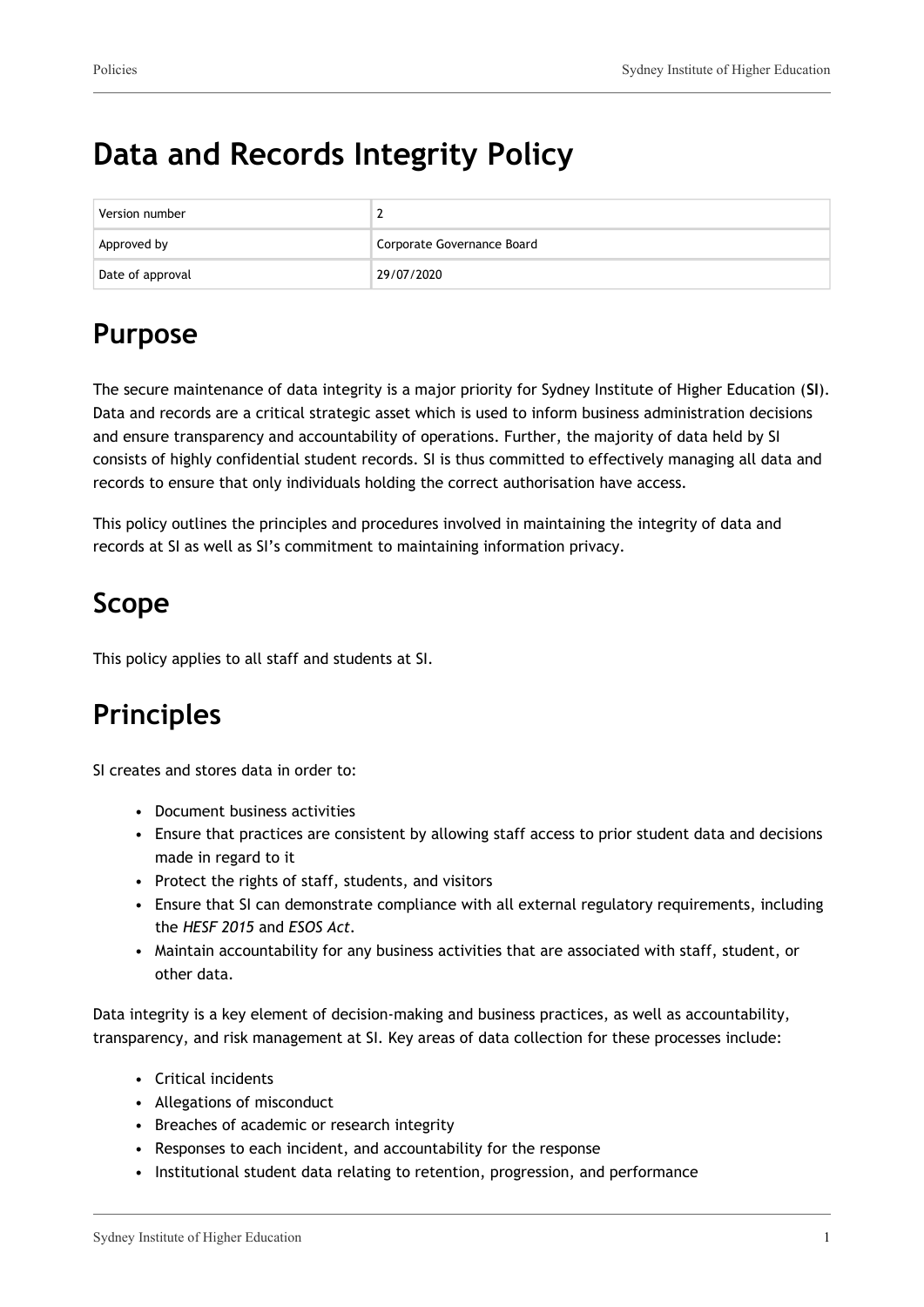- Digital or hard copy records
- Documents (print or electronic)
- Evidence of online activity including email
- Information stored on databases, including physical or online storage

Record-keeping practices should be consistent, secure, and in line with Australian state and federal regulatory requirements and *General Retention and Disposal Authority: University Records (GDA23).* SI recognises its obligations under the *Privacy Act 1988 (Cth).*

## **Procedures**

#### *Data Classifications*

All data within the SI will fall into one of the following categories:

- Public data
- Internal data
- Internal protected data
- Internal restricted data

#### *Data Security and Storage*

All data must be secured in order to:

- Ensure integrity and authenticity,
- Prevent access except by authorised parties,
- Prevent removal or alteration of data.

All data will be stored, archived or disposed of in accordance with *General Retention and Disposal Authority: higher & further education and research records (GDA45).* If records and data are deemed to be of future value to SI, either to inform decisions or demonstrate compliance, they must be archived.

All internal data will be stored with security measures appropriate to its category of confidentiality. All internal physical data will be stored in locked metal filing cabinets, while all internal digital data will be stored in a password-protected database that is regularly backed up and access granted only to personnel with the written approval of the IT Coordinator and Provost.

The categories of data are defined as follows:

#### *Public data*

Public access data will be freely available to both members of the SI community, and the general public. Public data includes but is not limited to program information, enrolment dates, and SI contact details. The Marketing and Communications Coordinator in liaison with the IT Coordinator will be responsible for ensuring that all public data is up-to-date and publicly accessible.

#### *Internal data*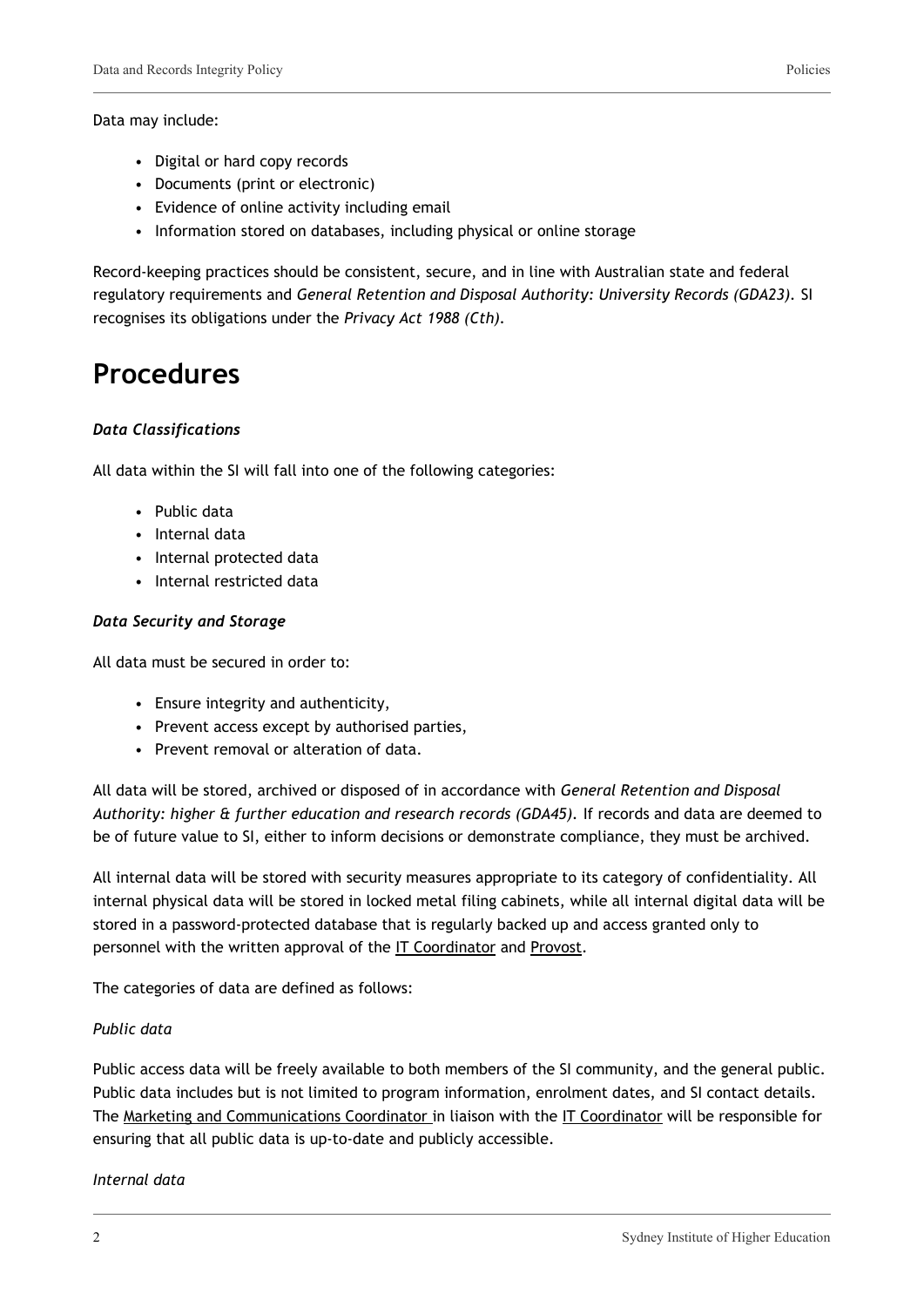Internal data is available to the SI's administrative staff for use. Internal data includes SI staff policies, work meeting minutes, and other work-related documents. The Provost is responsible for ensuring that all internal data is only available to the relevant staff members of the SI.

#### *Internal protected data*

Internal protected data is only accessible by selected authorised staff. Internal protected data includes student assessment outcomes, student examinations, and academic staff research. The *Corporate Governance Board* and Provost (where the data relates to student information) are responsible for ensuring that adequate security measures are in place to prevent unauthorised parties from accessing the SI's internal protected data.

#### *Internal restricted data:*

Information that is classified as internal restricted data will be treated with the utmost confidentiality, with access limited to staff at the highest levels of operations. Internal restricted data includes but isn't limited to health-related information, formal complaints and allegations of misconduct, contracts and commercial-in-confidence records, critical incident reports, records of alleged breaches of academic or research integrity, records of responses to the aforementioned instances, as well as who is responsible for the responses. The *Corporate Governance Board* and Provost (if the data relates to student information) will be responsible for implementing the necessary security measures to prevent unauthorised access.

#### *Student Records*

Student records are a critically important category of sensitive data that SI keeps. This involves records such as:

- Student contact details
- Biographical information, including date of birth
- Applications
- Finance information
- Visa information (if applicable)
- Grades and progression
- Completions and award of qualifications
- Complaints and appeals
- Instances of misconduct (including allegations)
- Breaches of academic or research integrity
- Critical incidents relating to the student.

Student records are created and kept for the purposes of:

- Various enrolment, academic, and administrative processes.
- Program development.
- Improvement of operations and processes such as the complaints and appeals channels, admissions, and support services.
- Ensuring that the rights of all SI staff, students, and visitors are protected.
- Ensuring the SI is held accountable for any business activities that are affiliated with student records.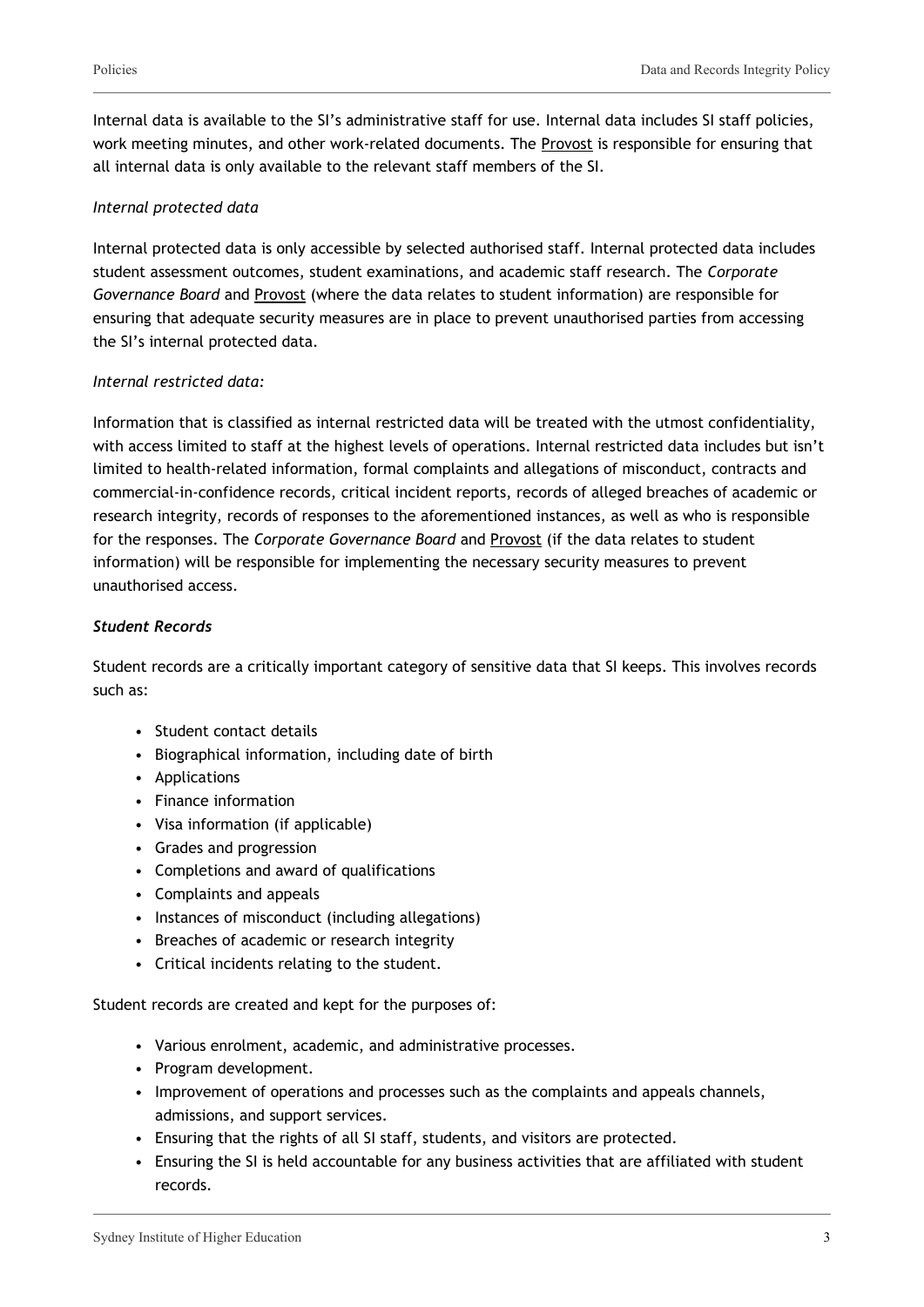All student information will be appropriately organised and protected; this will be the joint responsibility of the SI's IT staff, professional staff, and Provost.

All student information will be treated as digital internal protected or restricted data depending on its nature and will be protected in accordance with the level of security and access restrictions defined above. Information may also be released in the following extenuating circumstances:

- A parent or legal guardian of a student under the age of 18 provides a written request for access to the information.
- SI receives a judicial order requiring access to the information.

#### *Data access*

Staff are authorised to access data based on their position in SI.

Internal data is not to be disclosed by staff to unauthorised parties.

If a student has a query regarding authorisation for access to information, they should consult student support services.

If a staff member has a query regarding authorisation for access to information, they should consult their supervisor.

If a staff member needs to be granted increased clearance to access records or data (such as when a staff member is appointed to a more senior role), a request must be submitted in writing to the relevant supervisor in charge of maintaining those records. The request must have the sign-off of the IT Coordinator and Provost in order for the request to be granted.

All members of the SI community are expected to comply with the level of access they are granted and report any breaches they witness or engage in.

#### *Updating data*

All data within the SI is expected to be accurate and up to date.

All staff and students at SI are required to notify the administration staff if the need for updating data comes to their attention.

#### *Disposing of data*

Data will be disposed of confidentially and the reason for disposal will be recorded in accordance with *General Retention and Disposal Authority: University Records (GDA23).*

In order to dispose of documents containing student information, specific procedure must be followed:

- The document must be verified to determine it is a copy or if it is the original document.
- If the document is an original document, its content must be identified and assessed by the appropriate authority and its relevance determined.
- If the document is determined to no longer be of relevance, the Provost will approve the disposal and the documents will be disposed of in an appropriate manner that ensures the confidentiality of student information is maintained.
- Upon disposal, reasons explaining why the document was disposed of must be archived.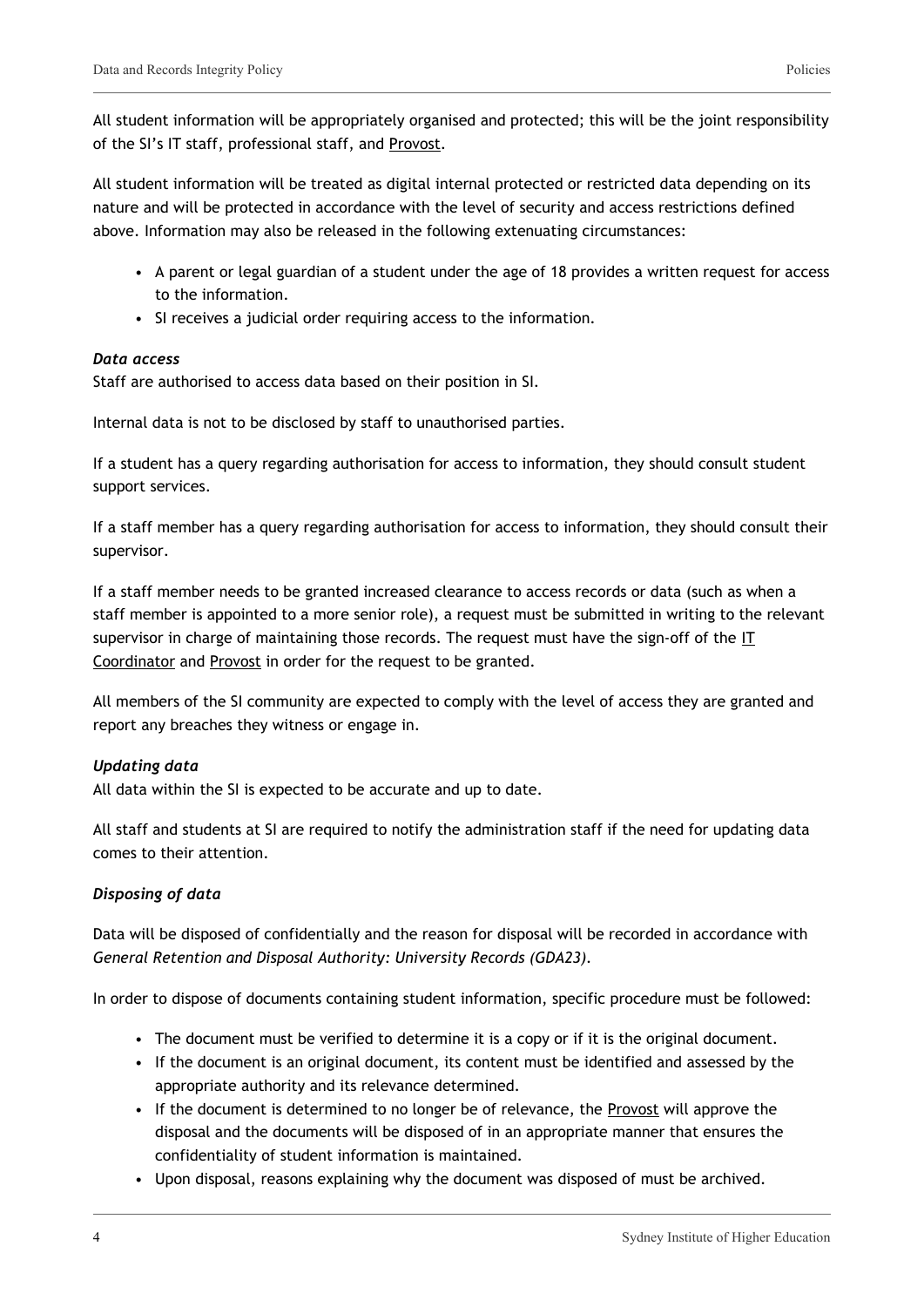#### *Responsibilities*

As part of new staff induction, SI staff will be made aware of their responsibilities for ensuring data integrity. These responsibilities include:

- Adhering to the procedures outlined in the *Data and Records Integrity Policy* and any additional instructions received from supervisors
- Creating accurate records of SI activities
- Ensuring, to the best of their ability, that all data is authentic
- Updating and archiving data wherever necessary
- Reporting any misconduct that comes to their attention.

In addition to general staff responsibilities, supervisors must ensure that they:

- Train staff in their roles and responsibilities relating to data integrity
- Oversee staff recordkeeping to maintain proper capture, management, and security of data, including staff and student records
- Document procedures for capturing and preserving student and staff records and other data
- Work to oversee record-keeping systems, storage and disposal, and improve data integrity practices
- Maintain oversight of which staff members are authorised to access student and staff data.

#### *Breaches*

Breaches of the *Data and Records Integrity Policy* represent a major risk to SI and will be responded to with utmost seriousness. Disciplinary action may be taken against any member of the SI community who breaches or attempts to breach this policy. Referral to law enforcement will occur if policy breaches result in a financial loss for the SI or compromise its students' privacy.

For any suspected breach of this policy, a full investigation and hearing may be undertaken. The information collected during this process will be used by the *Corporate Governance Board* to plan preventative measures for future breaches of data integrity.

#### **Policy Implementation and Monitoring**

The *Corporate Governance Board* delegates responsibility for the day-to-day implementation of this policy to the **Provost** and other positions specified in 'Procedures' above.

The *Corporate Governance Board* will review all periodic reports from relevant committees and staff members, in accordance with the *Compliance Calendar*.

Additionally, the *Corporate Governance Board* will review all relevant student complaints, concerns raised by staff members, and instances of student or staff misconduct in accordance with the *Compliance Calendar*.

The *Corporate Governance Board* must ensure that findings from these monitoring activities are taken into account in planning, quality assurance and improvement processes.